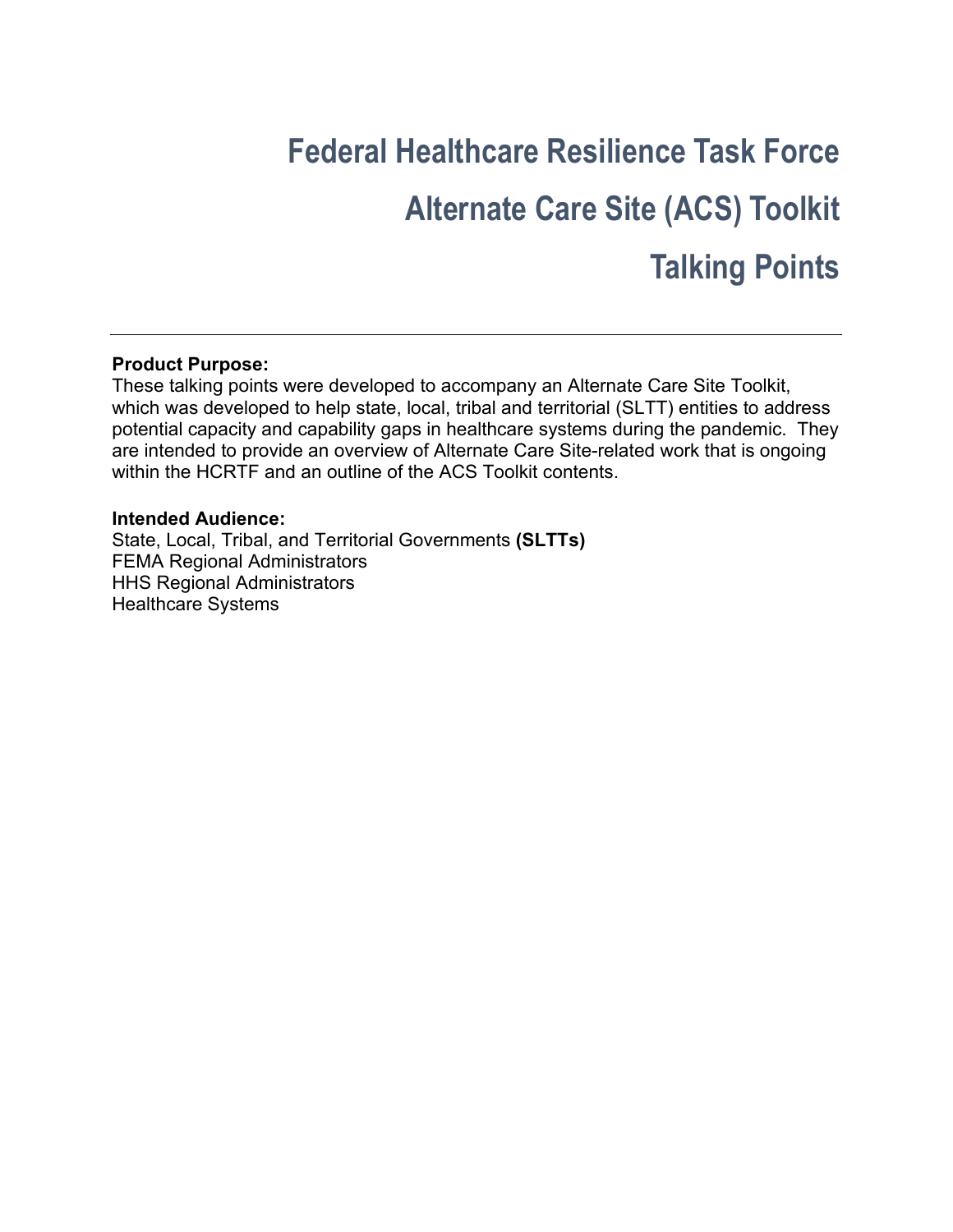## **Alternate Care Strategies**

### **Talking Points, March 31, 2020**

- Alternate Care Strategies, which include Alternate Care Sites, are intended to reduce the burden on healthcare systems caused by the COVID-19 pandemic.
- Alternate Care Sites can help state, local, tribal and territorial entities address potential capacity and capability gaps in healthcare systems during the pandemic. Decisions about the need for Alternate Care Sites should be made at the state, local, tribal and territorial level.
- Medical and construction experts from the U.S. Government (Department of Health and Human Services (HHS) and the U.S. Army Corps of Engineers (USACE)) developed an **Alternate Care Site Toolkit** as a best practices reference to support state, local, tribal and territorial entities in establishing and operationalizing Alternate Care Sites. The Alternate Care Site Toolkit provides "one good way" of establishing and operationalizing an Alternate Care Site that can be leveraged in total or in part by state, local, tribal and territorial entities.
- The Alternate Care Site Toolkit includes guidance for two different models of care, General (non-acute) Care Alternate Care Site Model and Acute Care Alternate Care Site Model.
	- o **We expect that healthcare systems can best meet their patient care gaps using the General (non-acute) Care Alternate Care Site Model.** This model provides patient care for mildly to moderately symptomatic COVID‐19 patients that may need oxygen (up to 2L/min), who do not require extensive nursing care, and who can generally move about on their own. These sites will have more flexibility around staffing in terms of credentialed healthcare providers (such as physicians, nurses, and other allied health professionals).
	- o Alternate Care Sites *could* be established for the provision of Acute Care, but the **construction timeframe would be significantly longer and the equipment and specialized staffing needs would be much greater.** The most significant limiting factor for an Acute Care Alternate Care Site Model is availability of credentialed providers needed to support acute care, due to the likelihood that licensed clinicians and nurses would already be fully utilized in existing healthcare systems for the sickest patients.
- The Alternate Care Site Toolkit includes options for establishing Alternate Care Sites in hotels or settings with open floor plans. Hotels are the preferred option in most scenarios, given the opportunity for social distancing, patient isolation, and implementation of other infection prevention and control practices due to COVID-19.
- The Alternate Care Site Toolkit covers a range of topics to support Alternate Care Site implementation, including:
	- o Site identification and assessment;